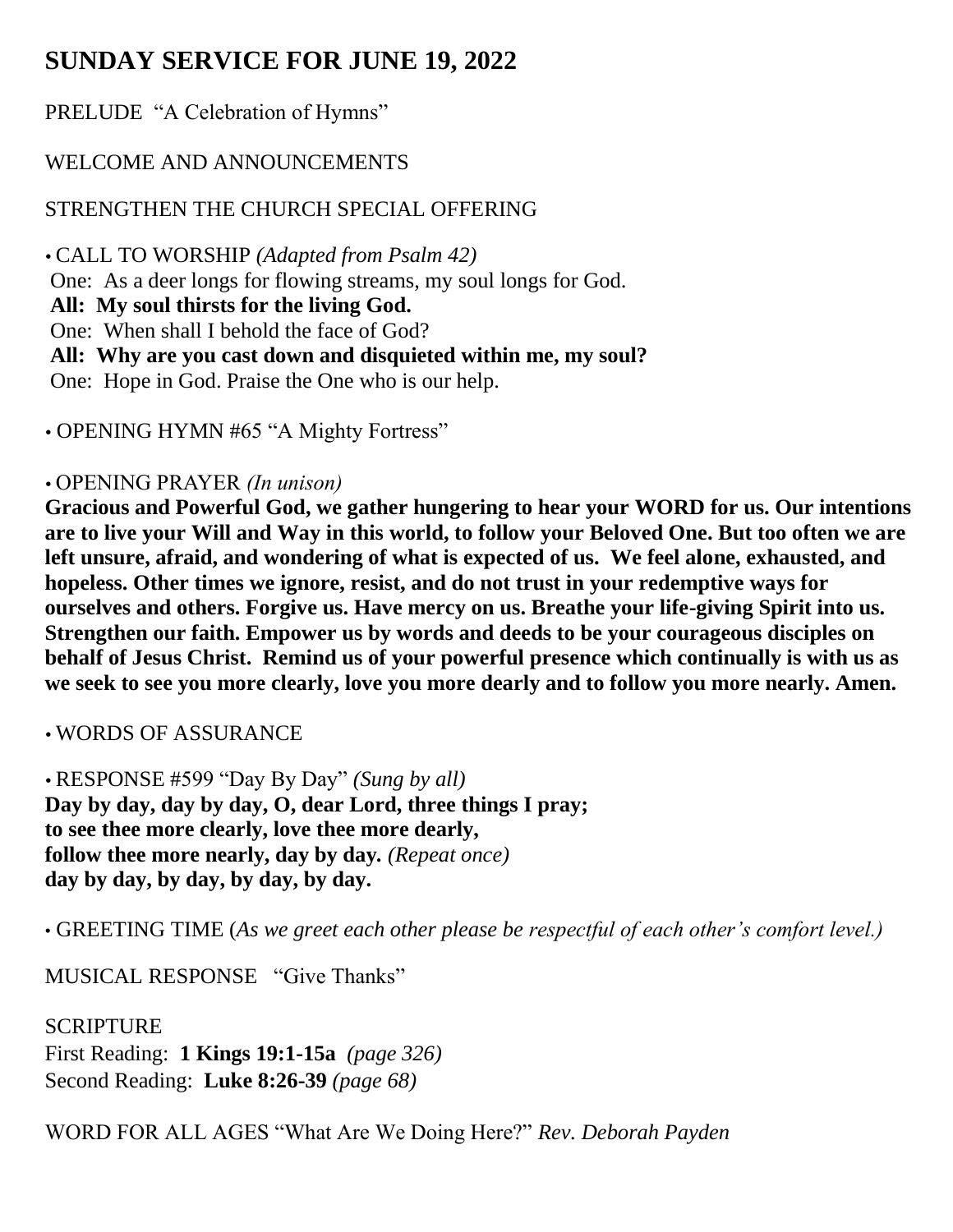#### RESPONSE *(Sung by all)* **Alleluia, where shall we go? Alleluia, where shall we go? You've got the WORD that we need to know. Alleluia, where shall we go?**

CALL TO OFFER OUR TIME AND TALENTS

*(Offering plates can be found at the center doors outside the sanctuary. Giving is also possible online through VANCO MOBILE on our website and through the sharing of your gifts in service.)*

• OFFERTORY RESPONSE #382 "We Give Thee but Thine Own" *(Sung by all)*  **We give thee but thine own, what e'er the gift may be; all that we have is thine alone, a trust, O Lord, from thee.** 

• THE DEDICATION

PRAYERS FOR THE PEOPLE - SILENT PRAYER - PASTORAL PRAYER THE LORD'S PRAYER *(In unison)* **Our Father, who art in heaven, hallowed be thy name. Thy kingdom come, thy will be done, on earth as it is in heaven. Give us this day our daily bread, and forgive us our debts, as we forgive our debtors. And lead us not into temptation, but deliver us from evil, for thine is the kingdom, and the power, and the glory, forever. Amen.** 

• SENDING HYMN #630 "We Shall Overcome"

COMMISSIONING AND BENECITION

POSTLUDE "He's Got the Whole World in His Hands"

*Thank you to Jan Janzow for sharing her musical talents with us while Mark is on vacation.* 

### **Enter to Worship – Depart to Serve**

*Our time of worship concludes at the end of the Postlude. If you would like to remain in the sanctuary to listen to this music written and played to glorify God, please do so quietly. If not, please leave the Sanctuary quietly.*